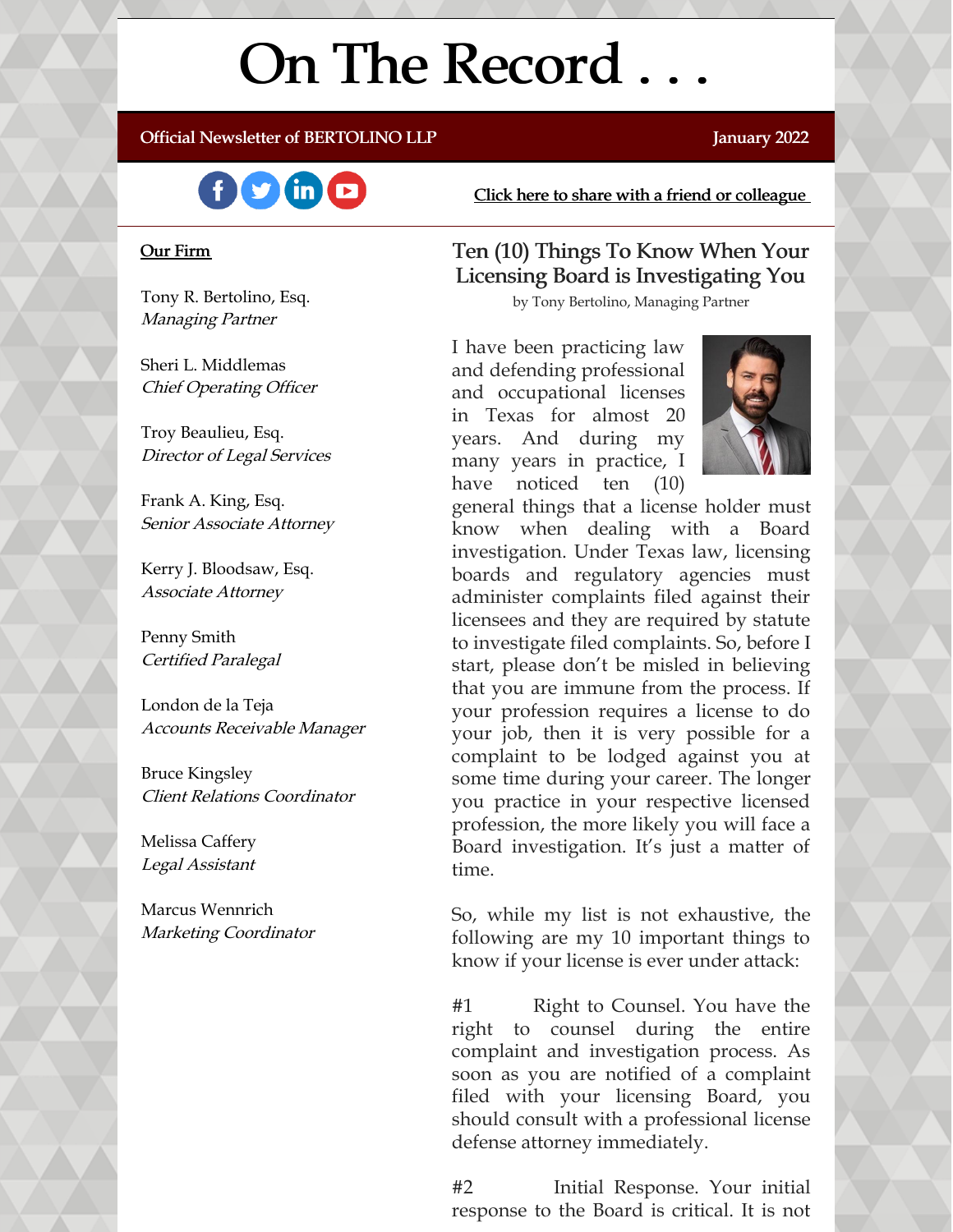uncommon that a complaint is dismissed outright after the Board investigator receives a thorough and well-planned response to its initial inquiry.

#3 Face the Allegation. It is important to face the allegations head-on. Even if you believe the complaint is baseless, it is important to take it seriously. Even if you feel confident that the investigation will yield nothing, it is critical to mount an effective defense from the very start.

#4 Respond to the Board. Timely respond to *all* requests from the Board. Failure to respond to complaint allegations or other Board requests can lead to additional penalties or sanctions you would otherwise avoid if you timely responded to all requests.

#5 Cautiously… Respond to the Board. Anything you say or send to the Board can be used against you as evidence. So do not contact the Board directly and try to talk your way out of the complaint. You may inadvertently make omissions of guilt or give the investigator information that could harm your case.

#6 Keep Your Mouth Shut. Under Texas law, only communications with your attorney are protected by the attorney-client privilege. So do not talk with colleagues, bosses, clients, or anyone else about the Board complaint. Such communications are not protected, and those people can be subpoenaed to testify about what you said.

#7 The Enforcement Division is not Your Friend. The function of every Texas licensing Board is to protect the public, not your interest or your license.

#8 The Process can be Complex. Each Texas licensing Board handles complaints in their own way, which is spelled out in their rules and in state law. Board enforcement procedures can be complex and difficult to navigate. Your professional license defense attorney can help you navigate the process.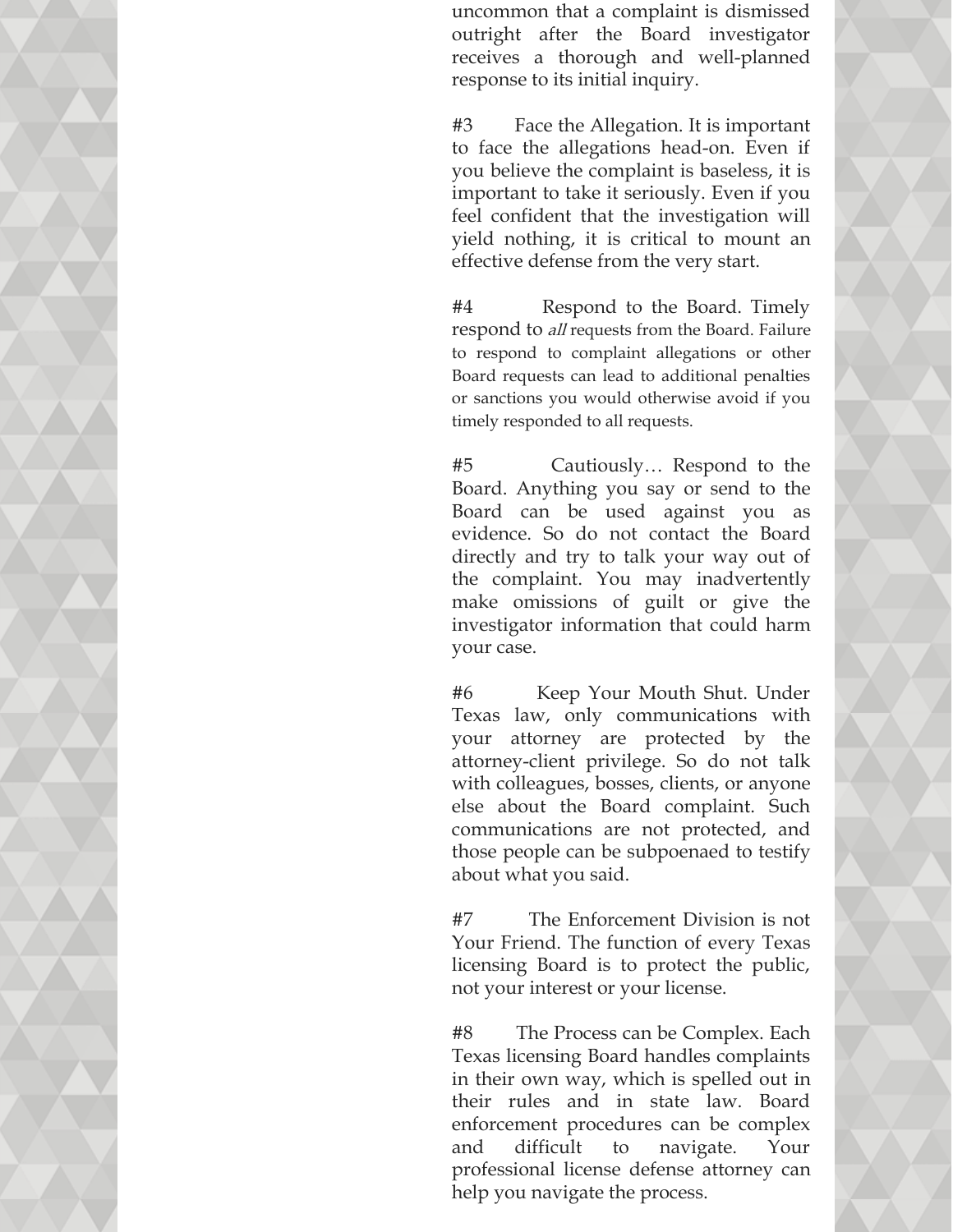#9 Be Honest. Do not alter, destroy, or attempt to hide evidence. Do not lie to the Board. Texas licensing boards are staffed with good attorneys and investigators who know how to do their jobs. You do not want to get caught lying or hiding evidence because that will make your situation and any disciplinary actions you will have to face significantly worse.

#10 Hire a Lawyer. This may sound repetitious from item number one above, but it deserves repeating. You have a right to counsel. And hiring a license defense attorney does not make you look guilty. In fact, it shows the board that you are serious about addressing the complaint and defending yourself. So, lawyer up!



### Spotlight: Frank King, Esq.

We would like to kick-off the new year with a special shout-out to attorney Frank King and offer our sincerest appreciation for his two years of service with Bertolino Law Firm. Enjoy these fun facts about our Senior Associate.

My nickname at work: "Swankie Frankie"

I am skilled at: Taking things to the ridiculous extreme

On the weekends and in my free time I am often: Taking tours of wineries in the Hill Country and elsewhere

Number one on my bucket list: Going to Patagonia and staying at the Mendoza Winery, then hopping over to the Galapagos Islands

The best sweet or salty snack: Bourbon-and-butter-roasted pecans

Best movie ever: The Big Lebowski

My favorite candy: Dark-chocolate-covered caramel

My favorite sports teams: UT Longhorns

If I had a theme song that played every time I walk into the office it would be: "Get Up, Stand Up" or "I'm Still Standing"

People say I look like: Patrick Swayze

The best part of my job: The immense outpouring of gratitude from my client when I obtain a great result for them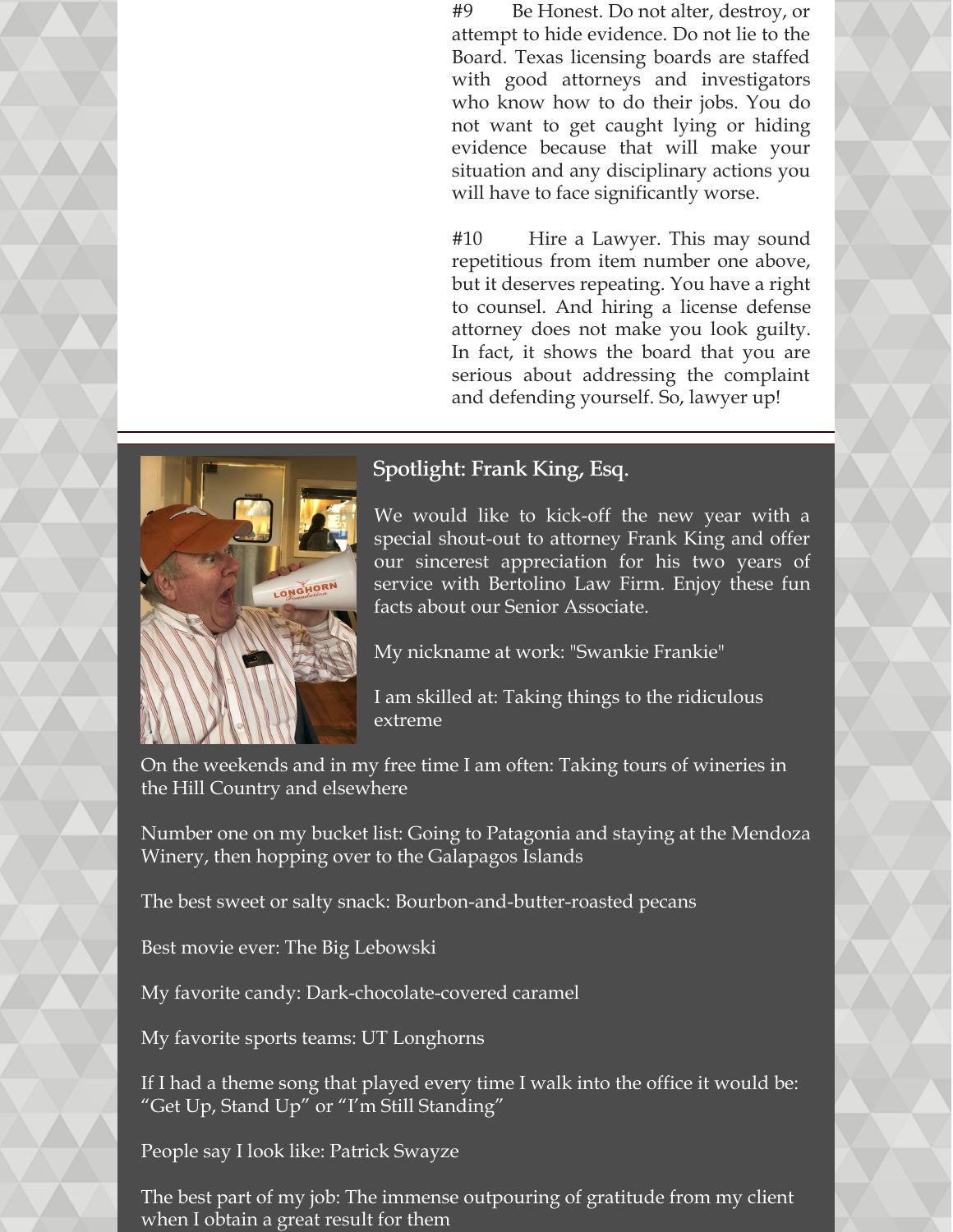# Hallmark Achievements

#### Texas Department of Licensing & Regulation v. RF

Facts: Client RF is a masseuse with over 30 yearsexperience with no complaints or discipline against him. A customer filed a complaint against RF with TDLR for massaging him with his shirt off and for inappropriate touching.



Outcome: After confronting the Complainant with the facts that he filed his complaint over three weeks after the massage took place and for referring another customer to Client by saying he "loved" the massage, Complainant decided he did not want to pursue the complaint after all, and refused to testify on behalf of TDLR. TDLR issued a warning letter to RF to refrain from massaging clients topless in the future, but no other discipline was issued.

#### Texas Board of Nursing v. MN

Facts: Our client, MN reported herself to the board after she was arrested and charged with felony possession of a controlled substances. MN was given a bond and released a few days later.



Outcome: Bertolino LLP reported her arrest and detailed the facts and circumstances surrounding the incident. Bertolino LLP provided evidence regarding the reasons for the arrest and the subsequent procedural posture. After further investigation, the board determined that no sanction was required.

#### Client Survey: Your Opinion Matters

Bertolino LLP strives to be a 100%client-centered law firm. Each month, we pose a quick, client-focused survey in this section of our newsletter. We asked our clients to please assist us by taking this survey, as your feedback is essential in our on-going efforts to deliver an amazing client experience.

Clio for Clients is a portal used by Bertolino attorneys and all firm staff to communicate with our clients. Using the *Clio for Clients* mobile app or web browser, we can easily collaborate with clients, send documents, and share key details like status updates that clients can access at their convenience. Clients benefit by using *Clio for Clients* to easily scan and share documents, access their case details in a central spot, and message or chat their attorney and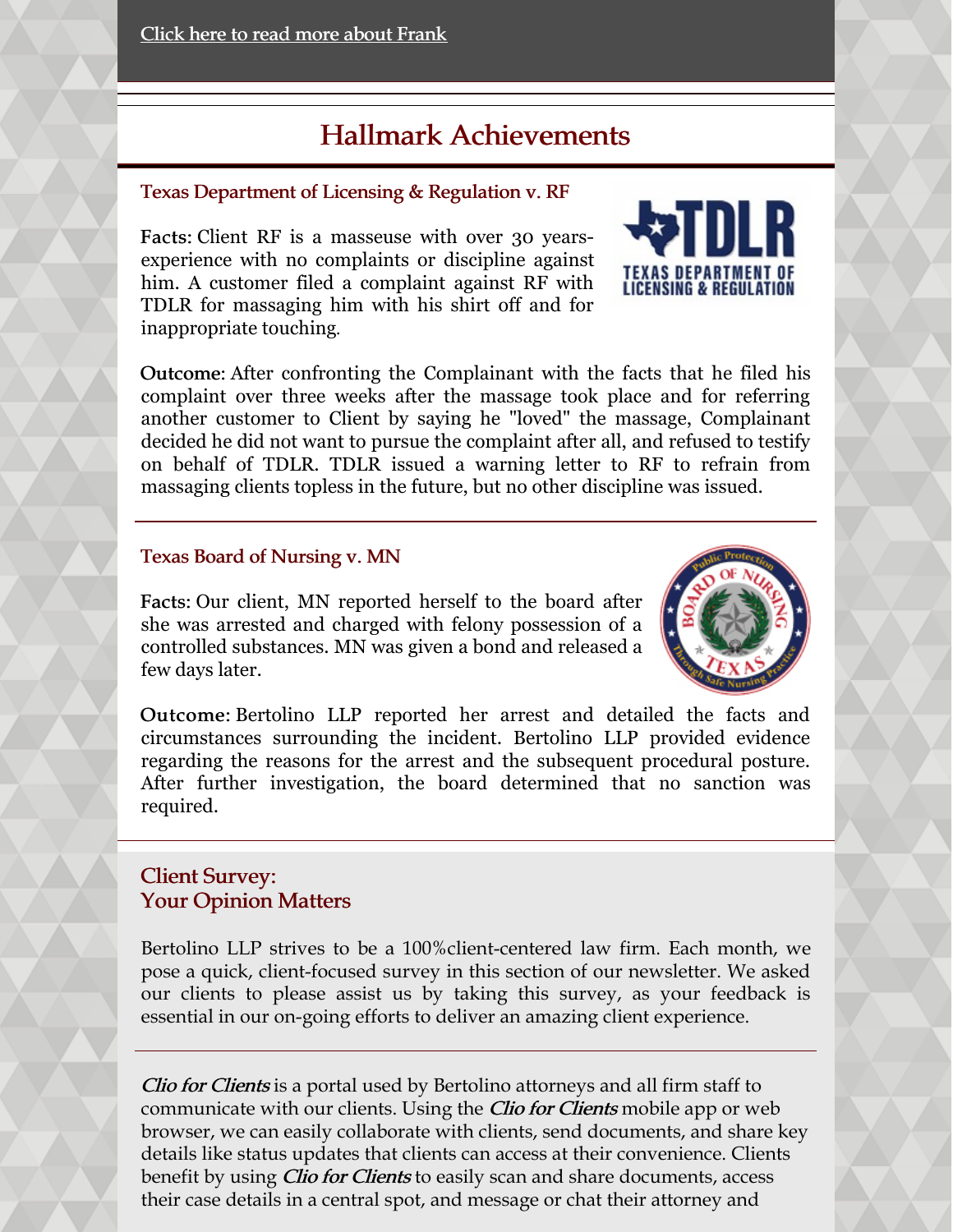others at the firm.

Which Clio for Clients functions would you like to learn more about?





# Make a Good First Impression with Your Regulator: An Insider's Perspective

Part Two of a Two-Part Series by Troy Beaulieu, Esq.

During my time in state government, I saw a lot of different professional license complaints come across my desk. Two constants that stand out are: (1) the impact records management has on complaint outcomes; (2) the impact that good legal representation has on case resolutions. These are the two most significant actions a licensed professional can take to improve the outcome of a complaint. A professional's records management practices are key to your ability to defend against complaints. Equally important, is having a solid advocate who knows the administrative law process fighting in your corner. While it can be a costly expense, it is money well spent when comparing outcomes between license holders who have legal representation and those who do not. If you do nothing else, practicing good records maintenance, and hiring solid legal counsel will go a long way to minimizing your risk.

#### MAINTAIN YOUR RECORDS

#### Solid Records Management Practices Help Protect Against Claims of Wrongdoing

Many times, when I was a regulator, I determined a complaint lacked merit. However, due to poor records management, my staff had to investigate in more depth before discovering the allegations were false. Make the investment up front in solid records retention, management, and maintenance best practices consistent with your regulator's requirements. This will help when an issue does arise.

Agency staff are thrilled when they see well-maintained and organized files with the required information. Conversely, records that were missing, incomplete, haphazardly pulled together or created after the fact suggest your practices may not comply, regardless of the underlying allegations. Many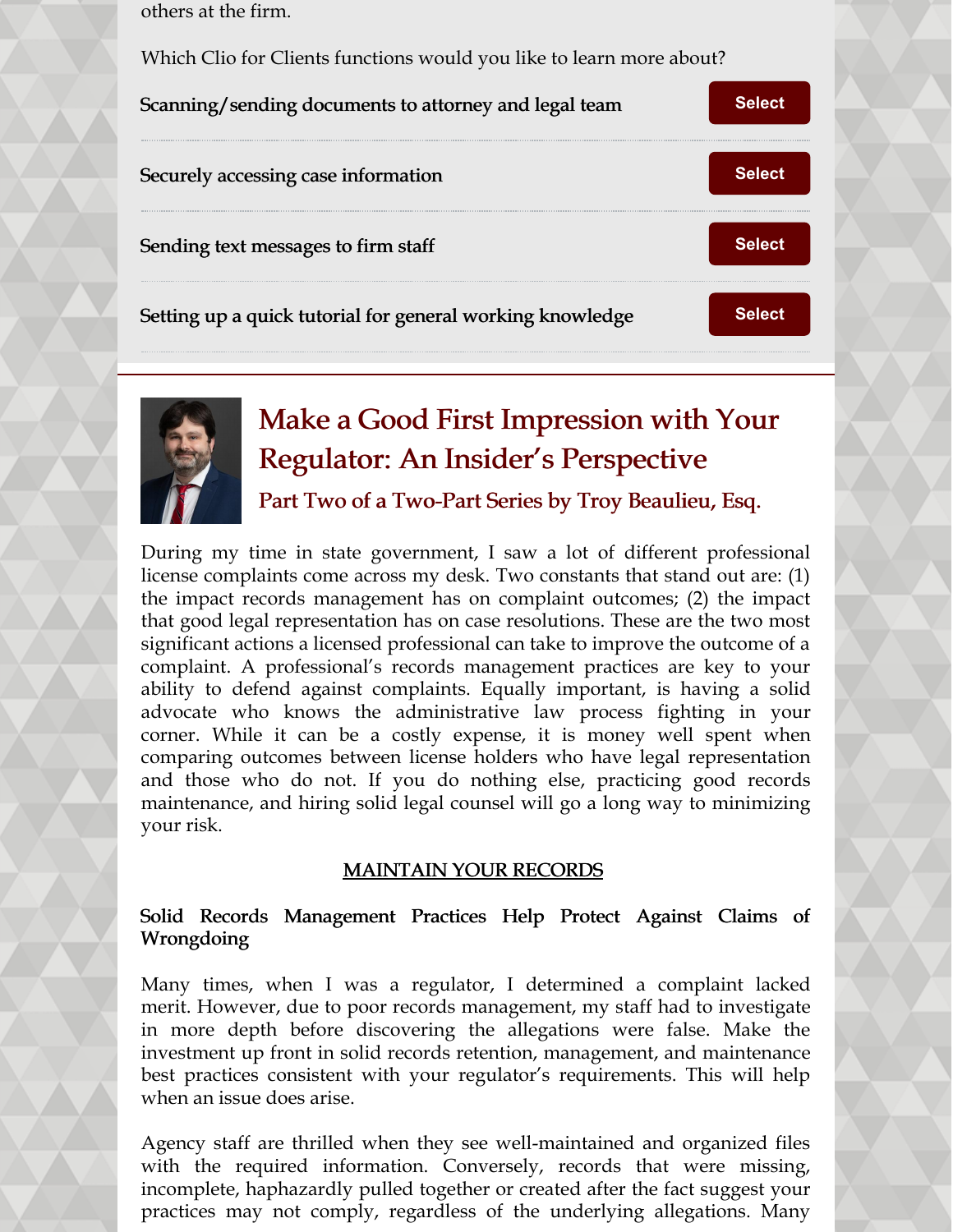regulators require license holders to maintain records for a specific period and make them available upon request. Failing to have the records or provide them timely could result in disciplinary action, even if the underlying complaint lacks merit. Many times, the action taken by state licensing agencies hinges on the absence of an adequate work file or the license holder's inability to demonstrate they have met their professional obligations. This is especially true since time may have lapsed between when the complaint is filed and when the allegations occurred.

#### Investing in Digital Records Management Makes Maintaining and Sharing Records Much Easier

I strongly urge people to invest in a digitized records management approach. Being able to share your files with regulators or your attorney via the Cloud or other digital media is easier than mailing hard copy documentation or having to scan it all. It will make applying for a license or responding to a complaint much easier. When creating a digital records plan, include regular data backups to the Cloud or some other source in case your personal computer crashes. This avoids you having to tell your regulator you lost your files, which may be a potential violation of the law.

#### RECOGNIZE WHEN YOU NEED AN ATTORNEY AND DO NOT DELAY SEEKING LEGAL COUNSEL

Unfortunately, people do receive complaints or face problems when applying, renewing, or upgrading their license. The timing for responding to these matters can be very critical and escalate quickly. That's why you must not ignore the problem or delay action. It's essential to immediately seek solid legal counsel from an attorney experienced with the unique aspects of administrative law and dealing with state agencies. Fortunately, this is exactly the type of law that we practice at Bertolino LLP.

While a complaint may seem straightforward because it relates to your profession, there is a huge body law impacting your case. Sometimes cases are resolved based on legal reasons and your professional practice never need be addressed. You do not want to miss valuable opportunities a trained lawyer can spot. It may be tempting to save money by responding on your own, but hiring a lawyer is not something to skimp on with your livelihood at stake. Bertolino LLP focuses on protecting your professional license and defending aggressively when your livelihood is under attack.

## Side Bar ...

#### How to Greatly Save Money on Legal Fees and Expenses at Bertolino LLP

by London de le Teja, AR Manager

| Are           | you | finding |   |
|---------------|-----|---------|---|
| yourself      |     | under   |   |
| investigation |     | by      | a |

#### Keep your attorney updated.

Nothing is more of a waste of time then to draft a document, set a hearing or preparing for any meeting without all the facts. It's very important to be up front, and honest from the start. We are here to work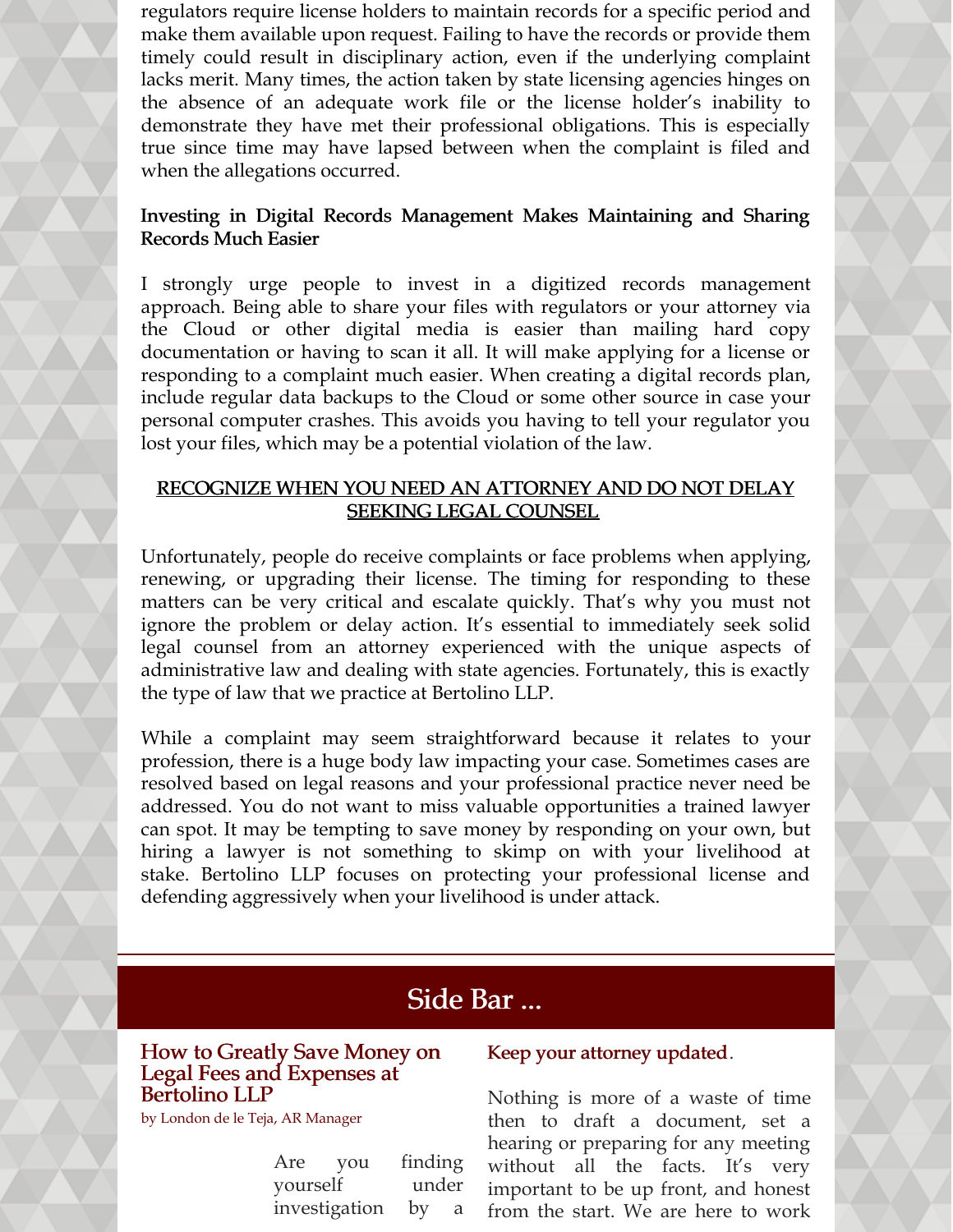

Board and need to hire an attorney? Are you worried about funding your case? Are you looking for ways to cut back on costs and keep your

invoices manageable?

After eight years of experience in law firm accounts receivable, I have some important tips to share. If you read and follow the tips below, you could greatly reduce your legal fees and expenses.

#### Additional Communications.

As hard as it might be sometimes, it's important to understand when you need to communicate to your legal team. By limiting excessive calls and e-mails, it can greatly reduce your fees. The legal team is here to work for you, so if there are new developments or any work that needs to be communicated, we will do so. Limit your calls and texts by writing down all your questions prior to calling so you don't forget anything. Send one e-mail instead of several with all your attachments and information, instead of several emails.

#### Ask how you can help.

Communicate to your attorney and legal team about things you can do to contribute to lowering costs. Let them know that you are available to handle certain tasks yourself instead of the legal team doing it for you. (i.e., picking up documents, scanning and sending documents, communicating to some third parties, assist with preparing responses, etc.) The more you can do, the better.

#### Respond to your attorney promptly.

Your attorney can work much more efficiently when he or she gets the answers they need without needing to for YOU!

#### Understand your attorney's billable hours.

Understanding how your attorney bills and what is considered "billable" will help you plan your communication and how to action things during your case matter.

#### Communicate with the correct support staff.

If you are needing to ask a question or inquire about something that is a non-legal matter, like asking about your account, or if we have your correct information on file, make sure you know who to reach out to, rather than using your attorney's time.

#### Prepare your documents correctly.

As soon as you have engaged our law firm, you should deliver all documents to us immediately. It's important for us to have all information related to your case matter on hand. Also, consider how you're sending it and make sure it can be accessed. If not, your lawyer and the legal support staff will have to use their valuable time trying to work with you to get these documents.

#### Avoid venting to your attorney.

Venting is sometimes needed, and we understand that. We know most of the time you might be in a very stressful situation. But since your attorney must bill for the time he or she is spending, we want to make sure the time is used to better your case matter.

As always, our staff is here for you. Always feel free to reach out to us so we can guide you in the right direction!